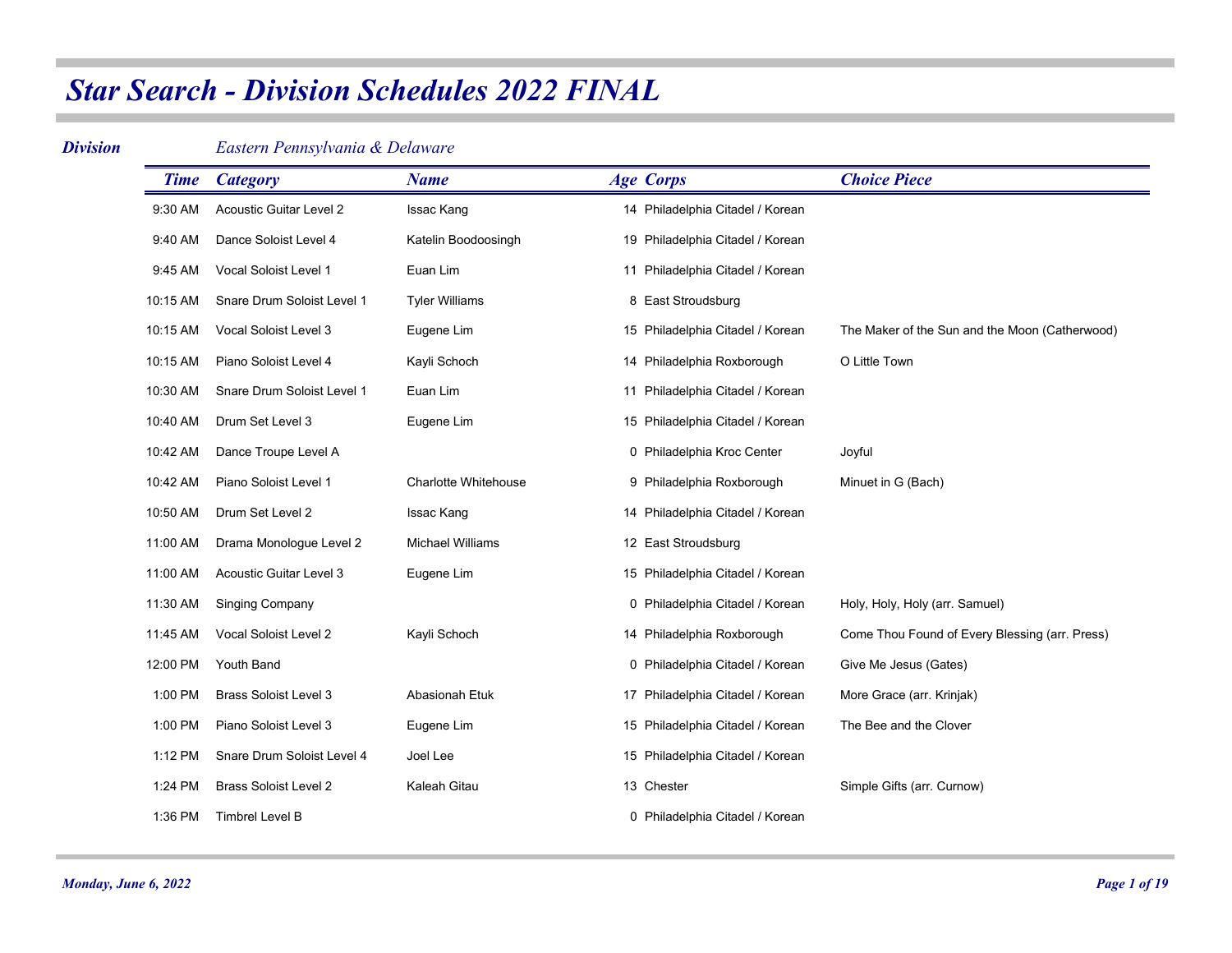| 2:00 PM   | Drama Troupe Level A         |                             | 0 West Philadelphia              |                                   |
|-----------|------------------------------|-----------------------------|----------------------------------|-----------------------------------|
| $2:00$ PM | Snare Drum Soloist Level 3   | Eugene Lim                  | 15 Philadelphia Citadel / Korean | Whosoever Heareth                 |
| 2:00 PM   | Brass Soloist Level 4        | Kendra Gitau                | 15 Chester                       | Everywhere (arr. Collier)         |
| 2:10 PM   | Bass Guitar Level 3          | Joanne Lee                  | 17 Philadelphia Citadel / Korean |                                   |
| $2:10$ PM | Piano Soloist Level 2        | Issac Kang                  | 14 Philadelphia Citadel / Korean |                                   |
| 2:10 PM   | Drama Monologue Level 3      | Alexander Williams          | 13 East Stroudsburg              |                                   |
| 2:20 PM   | Bass Guitar Level 3          | Saleya Abraham              | 16 Philadelphia Citadel / Korean |                                   |
| 2:30 PM   | Dance Soloist Level 1        | <b>Charlotte Whitehouse</b> | 9 Philadelphia Roxborough        |                                   |
| 2:36 PM   | <b>Brass Soloist Level 1</b> | Kaylah Gitau                | 9 Chester                        | Oh, How I Love Jesus (arr. Gates) |
| 2:40 PM   | Dance Soloist Level 1        | Alexa Ewan                  | 8 Chambersburg                   |                                   |
| 2:45 PM   | <b>Youth Chorus</b>          |                             | 0 Philadelphia Citadel / Korean  | Under His Wings (Field)           |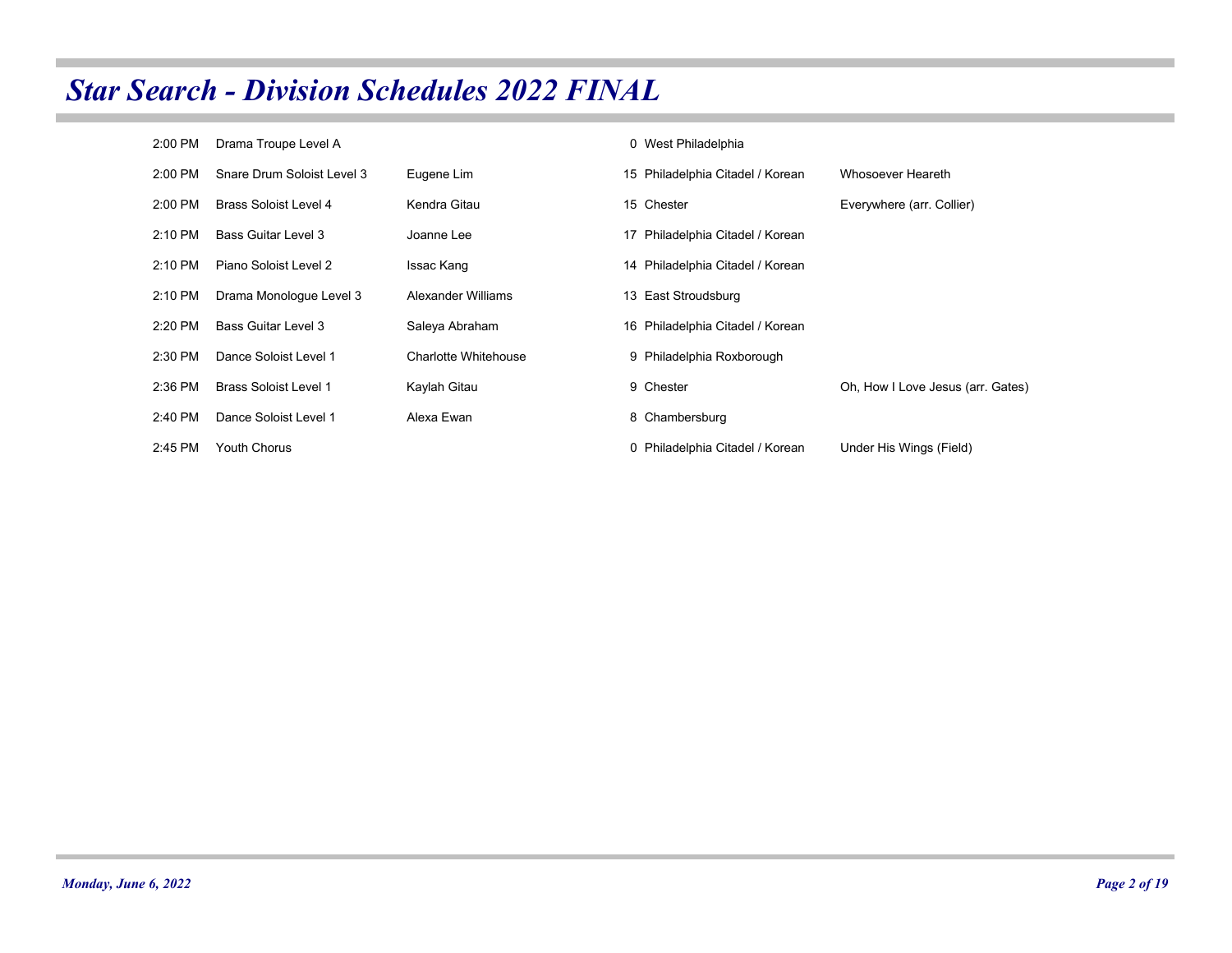| <b>Division</b> |             | <b>Empire State</b>          |                       |                          |                                               |
|-----------------|-------------|------------------------------|-----------------------|--------------------------|-----------------------------------------------|
|                 | <b>Time</b> | <b>Category</b>              | <b>Name</b>           | <b>Age Corps</b>         | <b>Choice Piece</b>                           |
|                 | 9:30 AM     | <b>Singing Company</b>       |                       | 0 Ithaca                 | I'm the Child of a King (Whitehouse)          |
|                 | 9:30 AM     | Vocal Soloist Level 4        | Logan Carroll         | 18 Niagara Falls Citadel | I Want to Say Yes (Larsson)                   |
|                 | 9:30 AM     | Vocal Soloist Level 2        | Owen Jones            | 10 Schenectady           | Simply Trusting (Broughton)                   |
|                 | 10:00 AM    | Youth Band                   |                       | 0 Ithaca                 | Sing Hosanna (Silfverberg)                    |
|                 | 10:00 AM    | Drama Monologue Level 1      | Levis Carroll         | 7 Niagara Falls Citadel  |                                               |
|                 | 10:30 AM    | Drama Monologue Level 1      | Aaliyah Jackson       | 8 Ithaca                 |                                               |
|                 | 10:30 AM    | Drama Troupe Level B         |                       | 0 Troy Temple            |                                               |
|                 | 10:30 AM    | Vocal Soloist Level 3        | <b>Madison McNeil</b> | 17 Ithaca                | I Can Do Anything (Williams)                  |
|                 | 10:40 AM    | Dance Soloist Level 3        | <b>Emily McNeil</b>   | 16 Ithaca                | In Jesus Name                                 |
|                 | 10:45 AM    | Vocal Soloist Level 3        | Isabella Eggert       | 15 Niagara Falls Citadel | The Maker of the Sun and Moon (Catherwood)    |
|                 | 10:50 AM    | Drama Monologue Level 2      | Elijah Jackson        | 11 Ithaca                |                                               |
|                 | 10:54 AM    | Piano Soloist Level 1        | <b>Maxwell Jones</b>  | 8 Schenectady            | All School Parade (Bastien)                   |
|                 | 11:06 AM    | Dance Troupe Level A         |                       | 0 Troy Temple            |                                               |
|                 | 11:18 AM    | Dance Troupe Level A         |                       | 0 Ithaca                 |                                               |
|                 | 11:30 AM    | Vocal Soloist Level 1        | <b>Maxwell Jones</b>  | 8 Schenectady            | All There Is of Me (Power)                    |
|                 | 11:40 AM    | Drama Monologue Level 2      | <b>Lucas Carroll</b>  | 11 Niagara Falls Citadel |                                               |
|                 | 1:00 PM     | <b>Brass Soloist Level 4</b> | Logan Carroll         | 18 Niagara Falls Citadel | Prelude and Scherzo on "Leaning" (Barrington) |
|                 | 1:00 PM     | Dance Troupe Level B         |                       | 0 Ithaca                 | I Am Not Ashamed                              |
|                 | 1:12 PM     | Dance Troupe Level B         |                       | 0 Buffalo Kensington     |                                               |
|                 | 1:24 PM     | Drama Troupe Level A         |                       | 0 Troy Temple            |                                               |
|                 | 1:30 PM     | Drama Monologue Level 4      | Logan Carroll         | 18 Niagara Falls Citadel |                                               |

and a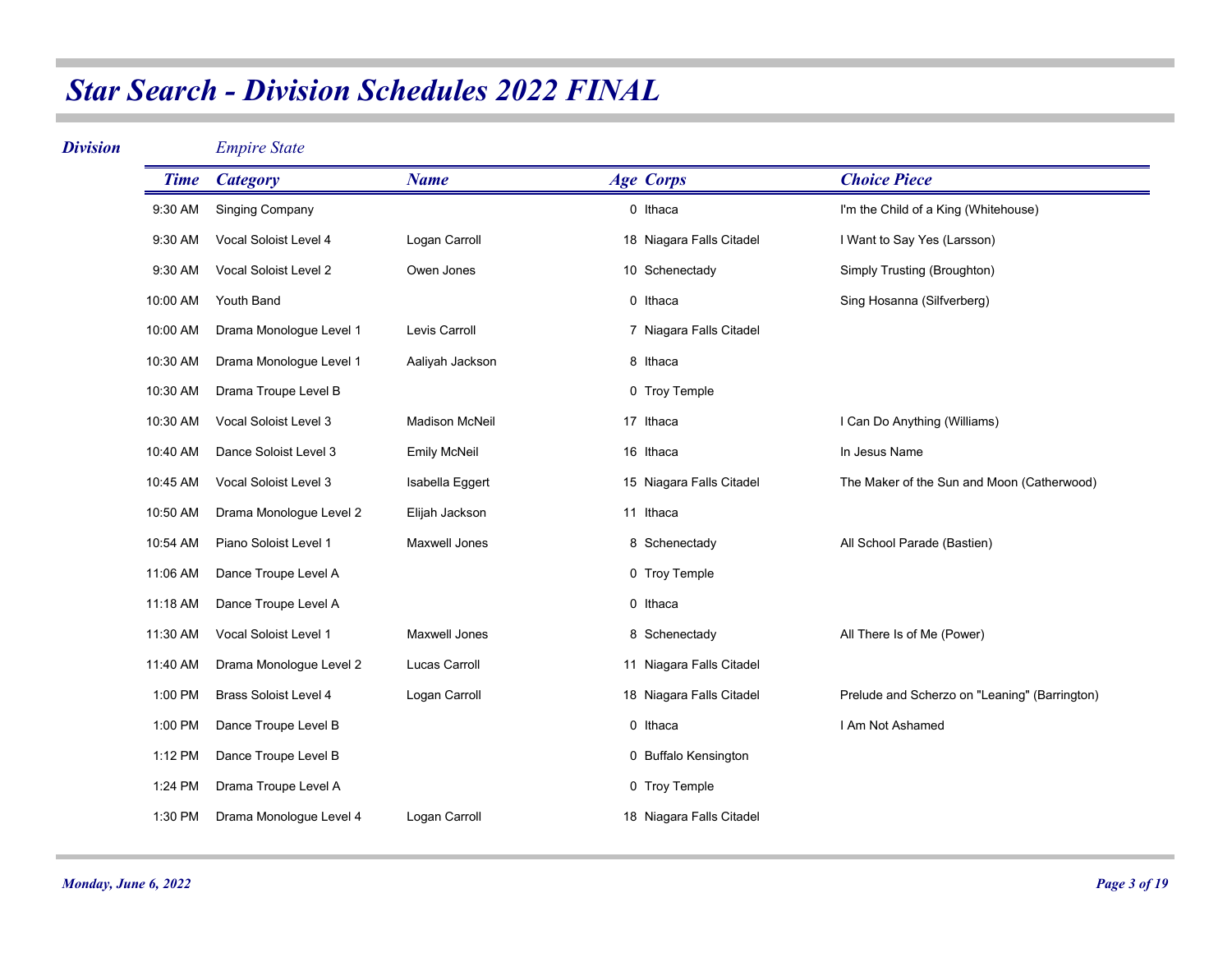| 1:30 PM | Drama Monologue Level 3      | Dominic Loga             | 16 Ithaca                |                                       |
|---------|------------------------------|--------------------------|--------------------------|---------------------------------------|
| 1:30 PM | Piano Soloist Level 3        | Joshua Mendoza           | 16 Syracuse Temple       |                                       |
| 1:40 PM | Dance Soloist Level 2        | Nicole Richerson Colston | 13 Buffalo Kensington    |                                       |
| 1:45 PM | <b>Brass Soloist Level 4</b> | Gavrilla Wicaksono       | 19 Ithaca                | Long, Long Ago (Scotney)              |
| 1:48 PM | <b>Timbrel Level B</b>       |                          | 0 Cortland               |                                       |
| 1:48 PM | <b>Brass Soloist Level 3</b> | Lance Carroll            | 14 Niagara Falls Citadel |                                       |
| 1:50 PM | Dance Soloist Level 2        | Allysa Welch             | 11 Ithaca                |                                       |
| 2:10 PM | Dance Soloist Level 1        | Camila Santana           | 9 Utica Citadel          |                                       |
| 2:12 PM | <b>Timbrel Level A</b>       |                          | 0 Oneonta                |                                       |
| 2:15 PM | <b>Youth Chorus</b>          |                          | 0 Buffalo Kensington     | Let the Beauty of Jesus               |
| 2:20 PM | Piano Soloist Level 2        | Owen Jones               | 10 Schenectady           | Ecossaise (Beethoven)                 |
| 2:24 PM | <b>Brass Soloist Level 2</b> | Lucas Carroll            | 11 Niagara Falls Citadel | It's No Longer I                      |
| 2:30 PM | <b>Youth Chorus</b>          |                          | 0 Ithaca                 | Amazing Grace (Curnow)                |
| 2:48 PM | <b>Brass Soloist Level 1</b> | Maxwell Jones            | 8 Schenectady            | Walk in the Light (Gates)             |
| 2:50 PM | Drama Monologue Level 3      | Isabella Eggert          | 15 Niagara Falls Citadel |                                       |
| 3:00 PM | <b>Brass Soloist Level 3</b> | <b>Emily McNeil</b>      | 16 Ithaca                | This Little Light of Mine (Bearcroft) |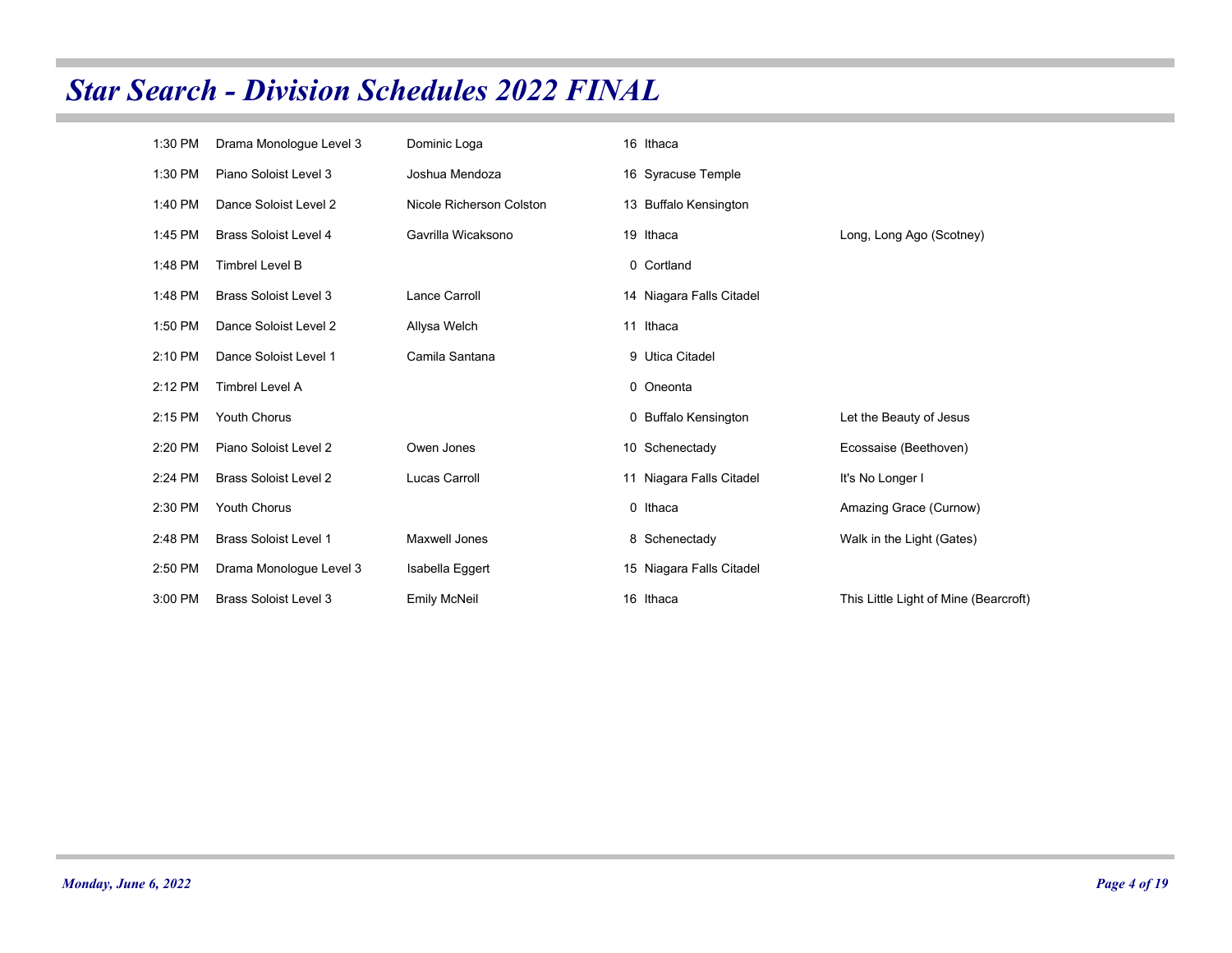#### *Division*

*Greater New York*

| <b>Time</b> | <b>Category</b>                | <b>Name</b>           | <b>Age Corps</b>           | <b>Choice Piece</b>                  |
|-------------|--------------------------------|-----------------------|----------------------------|--------------------------------------|
| 9:30 AM     | Youth Band                     |                       | 0 Westbury                 | Lord of All (Cordner)                |
| 9:30 AM     | Piano Soloist Level 4          | Justin Siguachi       | 20 Queens Temple           | Sonatina No. 1 (Kabalevsky)          |
| 9:42 AM     | Dance Troupe Level A           |                       | 0 Queens Temple            | Loved                                |
| 9:45 AM     | Piano Soloist Level 4          | Camilo Alvarez        | 17 Queens Temple           | Then Sings My Soul (arr. Ballantine) |
| 9:50 AM     | Dance Soloist Level 4          | Nya Speller           | 21 Poughkeepsie            | Fighting for Me                      |
| 9:50 AM     | Drama Monologue Level 1        | Alisha Lewis          | 9 New York Temple          |                                      |
| 9:54 AM     | Drama Troupe Level B           |                       | 0 Yonkers                  |                                      |
| 10:00 AM    | Vocal Soloist Level 3          | Elayana Mack          | 14 Spring Valley           | Broken Piece (Blyth)                 |
| 10:00 AM    | Drum Set Level 3               | Djurabe Edmond        | 14 Westbury                |                                      |
| 10:00 AM    | Snare Drum Soloist Level 1     | Manceley Pierre-Louis | 10 Jamaica Citadel         | Sticking With It (Pearson)           |
| 10:10 AM    | <b>Acoustic Guitar Level 2</b> | <b>Bradley Armand</b> | 14 Westbury                |                                      |
| 10:10 AM    | Dance Soloist Level 4          | Julie Dorce           | 20 Westbury                | Back to Life                         |
| 10:15 AM    | Youth Band                     |                       | 0 Queens Temple            | I've Got Peace Like a River (Curnow) |
| 10:30 AM    | Vocal Soloist Level 4          | Jelissa Jonas         | 16 Brooklyn Bedford Temple | Draw Me Nearer (Krommenhoek)         |
| 10:45 AM    | Vocal Soloist Level 4          | Camilo Alvarez        | 17 Queens Temple           | Trusting Jesus (Wicker)              |
| 11:00 AM    | Drum Set Level 2               | Petshley Louissaint   | 14 Westbury                |                                      |
| 11:06 AM    | Piano Soloist Level 1          | Caroline Lance        | 11 Spring Valley           | Musette (Bach)                       |
| 11:10 AM    | Drama Monologue Level 2        | Jessica Patrice       | 12 Yonkers                 |                                      |
| 11:10 AM    | Dance Soloist Level 3          | Akemy Perez           | 13 Bronx Tremont           | Wrapped Up                           |
| 11:10 AM    | Acoustic Guitar Level 3        | Mateo Alvarez         | 13 Queens Temple           |                                      |
| 11:10 AM    | Drum Set Level 2               | <b>Marck Camilee</b>  | 13 Westbury                |                                      |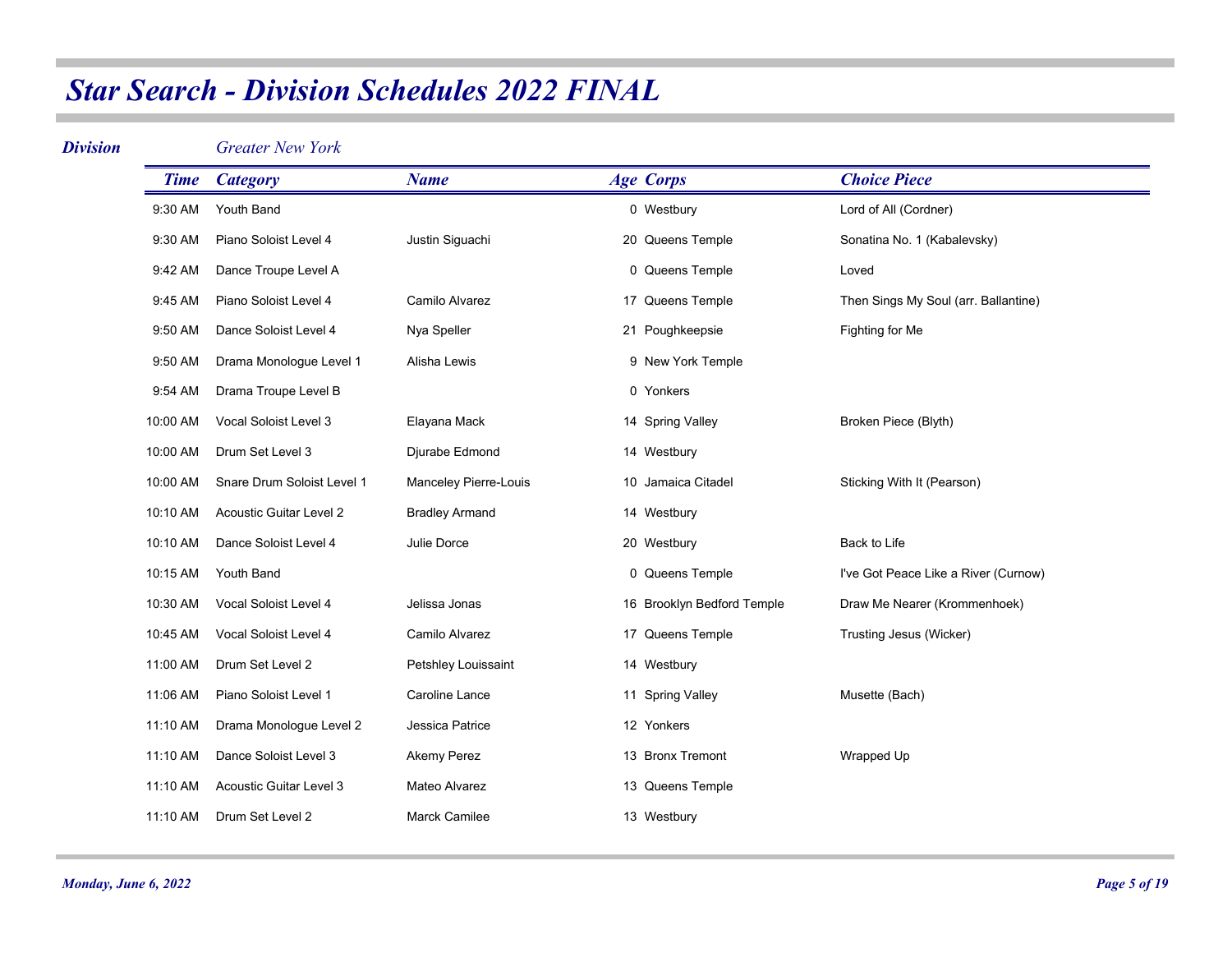| 11:15 AM | Vocal Soloist Level 2          | Camila Burga-Alcon    | 14 Queens Temple                | All to Jesus (Moorby)           |
|----------|--------------------------------|-----------------------|---------------------------------|---------------------------------|
| 11:20 AM | Acoustic Guitar Level 3        | Emilio Hernandez      | 13 Queens Temple                |                                 |
| 11:30 AM | <b>Acoustic Guitar Level 2</b> | <b>Isabel Coca</b>    | 12 Queens Temple                |                                 |
| 11:30 AM | Drum Set Level 1               | Manceley Pierre-Louis | 10 Jamaica Citadel              |                                 |
| 11:40 AM | Acoustic Guitar Level 1        | Alejandra Coca        | 8 Queens Temple                 |                                 |
| 11:42 AM | <b>Singing Company</b>         |                       | 0 Suffern Temple/Spring Valley  | There's a Way (Batt)            |
| 11:50 AM | <b>Acoustic Guitar Level 1</b> | Samuel Bedoya         | 8 Queens Temple                 |                                 |
| 12:00 PM | Vocal Soloist Level 1          | <b>Caroline Lance</b> | 11 Spring Valley                | With All I Am (Blyth)           |
| 1:00 PM  | Timbrel Level B                |                       | 0 White Plains                  |                                 |
| 1:00 PM  | Snare Drum Soloist Level 3     | Djurabe Edmond        | 14 Westbury                     | General Eisenhower (Houllif)    |
| 1:00 PM  | Dance Soloist Level 2          | <b>Isabel Coca</b>    | 12 Queens Temple                |                                 |
| 1:10 PM  | Dance Soloist Level 2          | Annikah Mack          | 12 College for Officer Training |                                 |
| 1:10 PM  | <b>Bass Guitar Level 2</b>     | <b>Bradley Armand</b> | 14 Westbury                     |                                 |
| 1:12 PM  | <b>Brass Soloist Level 1</b>   | Caroline Lance        | 11 Spring Valley                | Take Time to Be Holy (Ruthberg) |
| 1:12 PM  | <b>Timbrel Level B</b>         |                       | 0 Westbury                      |                                 |
| 1:20 PM  | Dance Soloist Level 1          | Alejandra Coca        | 8 Queens Temple                 |                                 |
| 1:20 PM  | Drama Monologue Level 3        | Alyssa Jadan          | 13 Tarrytown                    |                                 |
| 1:24 PM  | <b>Brass Soloist Level 3</b>   | <b>Justice Mikles</b> | 15 Brooklyn Bay Ridge           | Nettleton (Collier)             |
| 1:30 PM  | Youth Chorus                   |                       | 0 White Plains                  | If Your Presence (Field)        |
| 1:30 PM  | <b>Bass Guitar Level 2</b>     | <b>Allison Ortiz</b>  | 12 Bronx Tremont                |                                 |
| 1:45 PM  | Youth Chorus                   |                       | 0 Westbury                      | I Surrender (arr. Broome)       |
| 1:50 PM  | Drama Monologue Level 4        | Camila Burga-Alcon    | 14 Queens Temple                |                                 |
| 1:50 PM  | Piano Soloist Level 3          | Liya Zhu              | 11 New York Temple              | Sonatina in C (Clementi)        |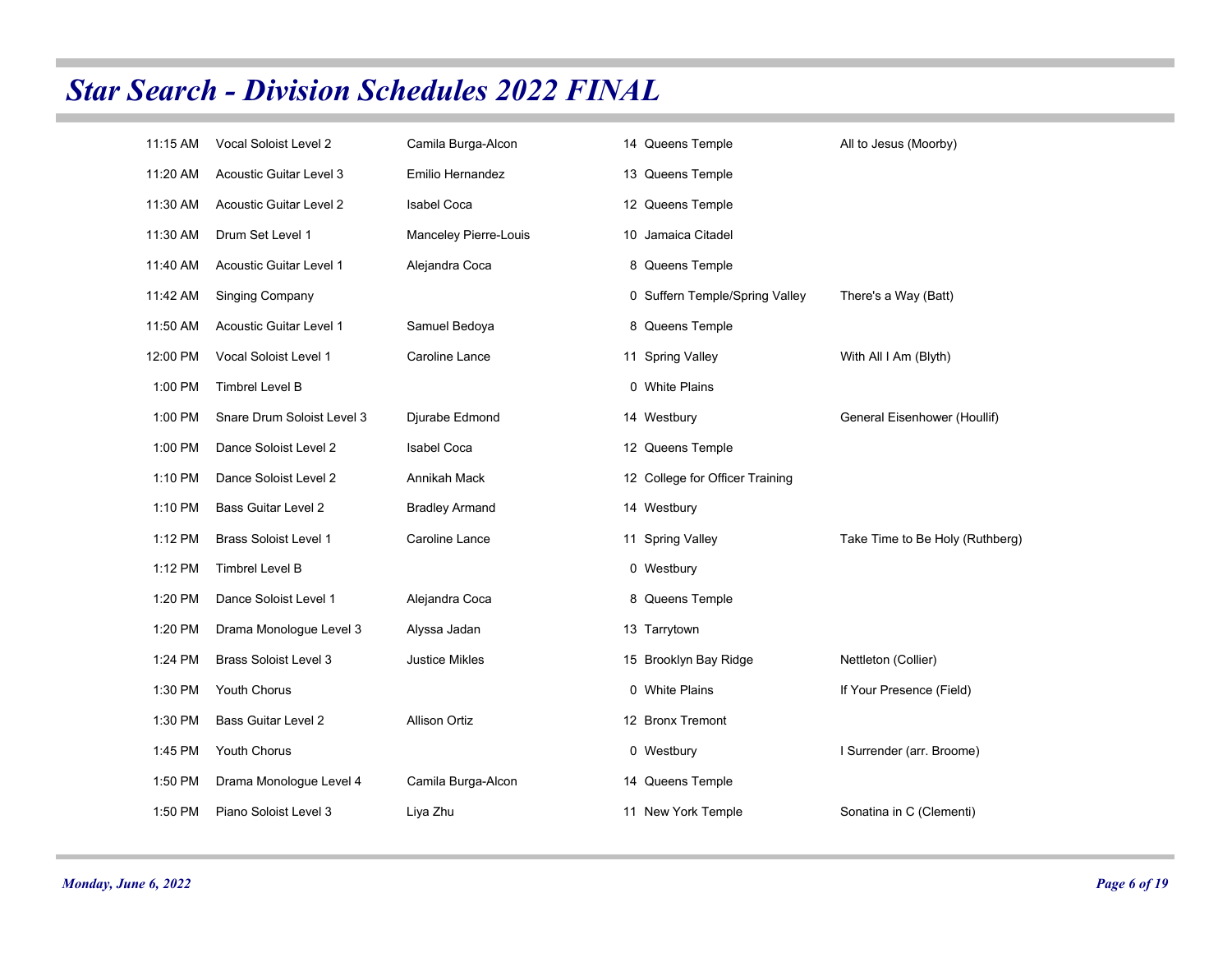| 2:00 PM   | Piano Soloist Level 2        | Jenny Alarcon         | 11 White Plains  | Ballade (Burgmüller)           |
|-----------|------------------------------|-----------------------|------------------|--------------------------------|
| 2:12 PM   | Drama Troupe Level A         |                       | 0 Westbury       |                                |
| 2:30 PM   | Brass Soloist Level 4        | Justin Siguachi       | 20 Queens Temple | When I Remember (Catherwood)   |
| 2:36 PM   | Timbrel Level A              |                       | 0 Queens Temple  |                                |
| 2:45 PM   | Brass Soloist Level 4        | James Dorce           | 19 Westbury      | The Call of Christ (Bearcroft) |
| 2:48 PM   | Dance Troupe Level B         |                       | 0 Westbury       | Even in the Clouds             |
| 2:48 PM   | Timbrel Level A              |                       | 0 East Northport |                                |
| 3:00 PM   | Snare Drum Soloist Level 2   | <b>Bradley Armand</b> | 14 Westbury      | Sticking With It (Pearson)     |
| 3:00 PM   | Acoustic Guitar Level 4      | Joseph Abdelwaly      | 15 Queens Temple |                                |
| $3:12$ PM | <b>Brass Soloist Level 2</b> | Isayana Bozor         | 14 Westbury      | All That I Am (arr. Shoults)   |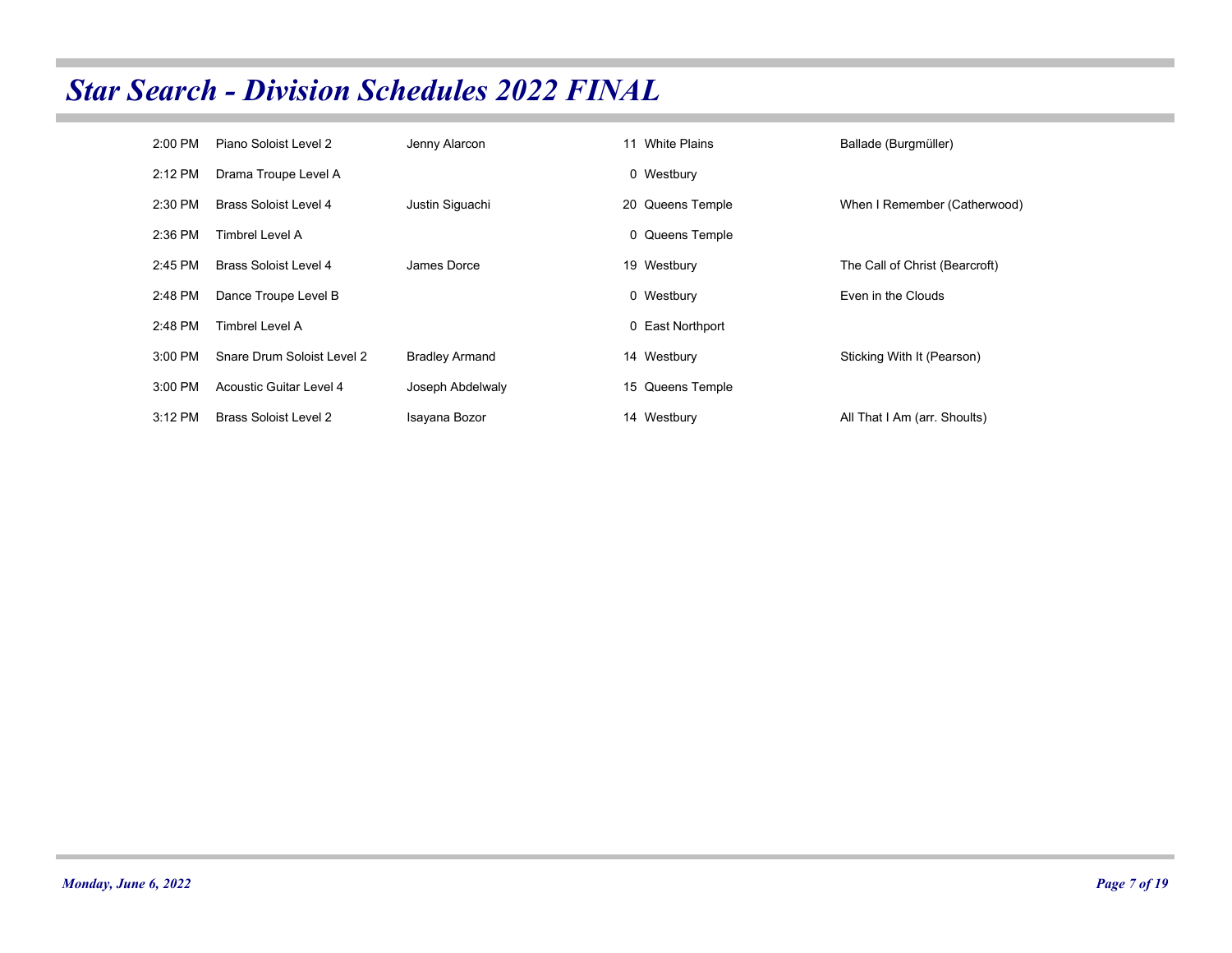| <b>Division</b> |             | <b>Massachusetts</b>         |                     |                  |                                                     |
|-----------------|-------------|------------------------------|---------------------|------------------|-----------------------------------------------------|
|                 | <b>Time</b> | <b>Category</b>              | <b>Name</b>         | <b>Age Corps</b> | <b>Choice Piece</b>                                 |
|                 | 9:30 AM     | Dance Troupe Level A         |                     | 0 Newburyport    | No Fear in Love                                     |
|                 | 9:40 AM     | Dance Soloist Level 3        | Nashly Vilorio      | 14 Lawrence      | Who You Say I Am                                    |
|                 | 9:45 AM     | Vocal Soloist Level 2        | Sara Swires         | 13 Fall River    | Poor, Wayfarin' Stranger (arr. Mack)                |
|                 | 10:00 AM    | Vocal Soloist Level 4        | Julia Piercey       | 18 Quincy        | I'll Follow Thee                                    |
|                 | 10:18 AM    | Drama Troupe Level B         |                     | 0 Brockton       |                                                     |
|                 | 10:40 AM    | Drama Monologue Level 1      | Naomi Ross          | 10 Lowell        |                                                     |
|                 | 10:42 AM    | <b>Singing Company</b>       |                     | 0 Quincy         | All Creatures of Our God and King (arr. Whitehouse) |
|                 | 11:00 AM    | Vocal Soloist Level 3        | Anagellyne Jaquez   | 16 Lawrence      | Psalm 91 (arr. Dina)                                |
|                 | 1:12 PM     | <b>Brass Soloist Level 2</b> | Kyle Solano         | 13 Quincy        | Crown Him with Many Crowns                          |
|                 | 1:40 PM     | Drama Monologue Level 3      | <b>Emily Fullop</b> | 13 Waltham       |                                                     |
|                 | 2:20 PM     | Dance Soloist Level 2        | Sara Swires         | 13 Fall River    |                                                     |
|                 | 2:24 PM     | <b>Brass Soloist Level 1</b> | Naomi Ross          | 10 Lowell        | Burning, Burning (arr. Curnow)                      |
|                 | 2:36 PM     | <b>Brass Soloist Level 3</b> | Jayson DeLong       | 17 Framingham    | Simple Gifts (arr. Curnow)                          |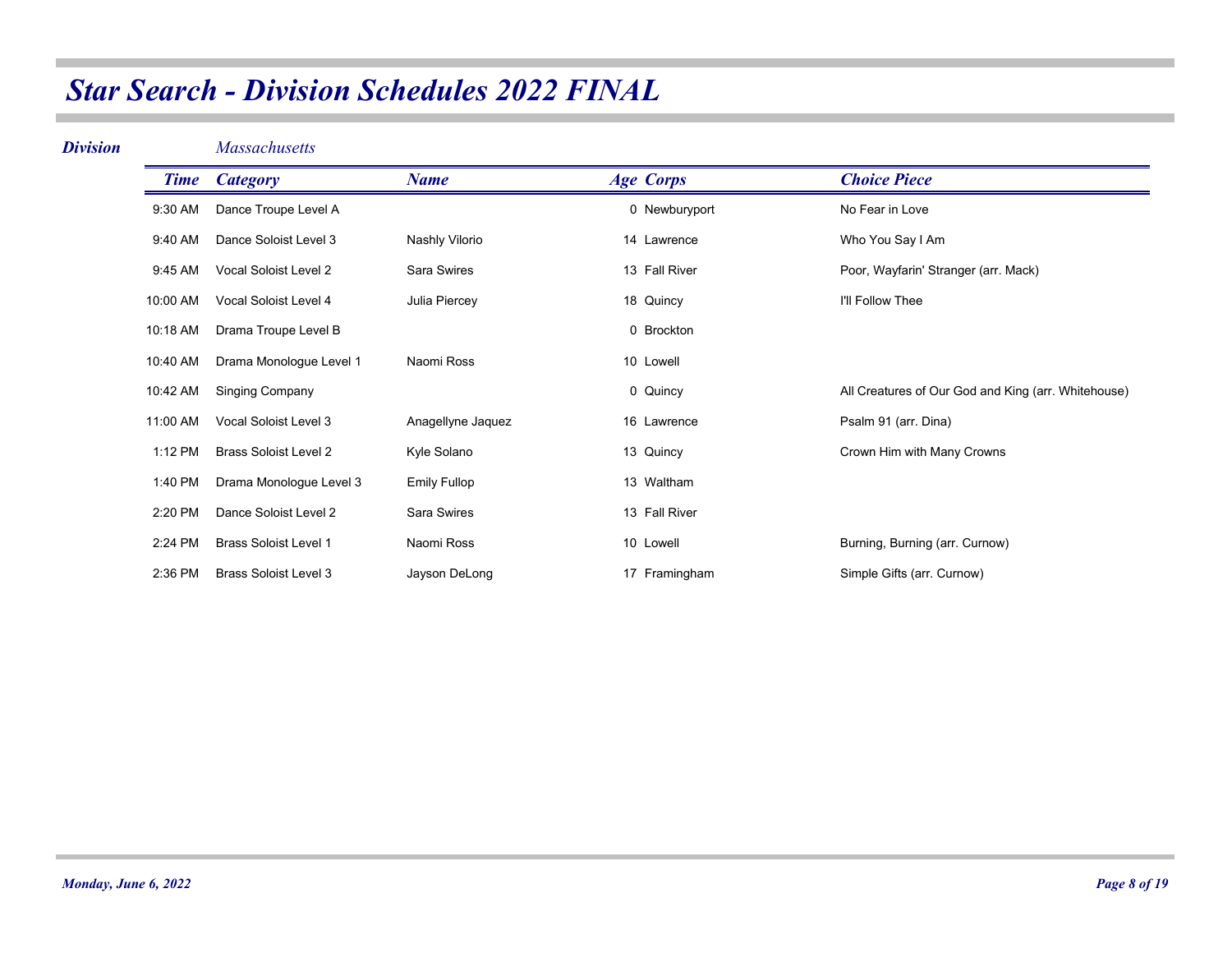| <b>Division</b> |             | New Jersey                     |                          |                      |                                                |
|-----------------|-------------|--------------------------------|--------------------------|----------------------|------------------------------------------------|
|                 | <b>Time</b> | <b>Category</b>                | <b>Name</b>              | <b>Age Corps</b>     | <b>Choice Piece</b>                            |
|                 | 9:30 AM     | Drum Set Level 4               | Jake Lyle                | 20 Asbury Park       |                                                |
|                 | 9:30 AM     | Snare Drum Soloist Level 1     | Elliot Pyo               | 11 Englewood         |                                                |
|                 | 9:30 AM     | Vocal Soloist Level 3          | Bruce Chalco-Leon        | 13 Kearny            | Poor, Wayfarin' Stranger (arr. Mack)           |
|                 | 9:30 AM     | Drama Troupe Level B           |                          | 0 Montclair Citadel  |                                                |
|                 | 9:40 AM     | <b>Acoustic Guitar Level 2</b> | Keily Baten              | 12 Trenton Citadel   |                                                |
|                 | 9:45 AM     | Vocal Soloist Level 4          | Danielle Montoya         | 20 Dover             |                                                |
|                 | 9:50 AM     | Acoustic Guitar Level 1        | Elliot Pyo               | 11 Englewood         |                                                |
|                 | 10:00 AM    | <b>Acoustic Guitar Level 2</b> | <b>Bruce Chalco-Leon</b> | 13 Kearny            |                                                |
|                 | 10:00 AM    | Piano Soloist Level 4          | Leo Rodriguez            | 15 Montclair Citadel | Le Coucou (Daquin)                             |
|                 | 10:06 AM    | Dance Troupe Level A           |                          | 0 Red Bank           | <b>Happy Dance</b>                             |
|                 | 10:10 AM    | Drum Set Level 3               | Adam Avery               | 15 Montclair Citadel |                                                |
|                 | 10:15 AM    | Vocal Soloist Level 1          | Elliot Pyo               | 11 Englewood         | Way Beyond the Blue                            |
|                 | 10:20 AM    | Acoustic Guitar Level 3        | Joyce Jang               | 13 Englewood         |                                                |
|                 | 10:30 AM    | Acoustic Guitar Level 3        | Kenneth Chalco-Leon      | 15 Kearny            |                                                |
|                 | 10:30 AM    | Piano Soloist Level 1          | Irene Kang               | 11 Englewood         | Jazz Finale                                    |
|                 | 10:30 AM    | Dance Soloist Level 4          | Liana Padillo            | 17 Montclair Citadel | Hey Lord                                       |
|                 | 10:40 AM    | Acoustic Guitar Level 1        | Ella Hodgson             | 11 Montclair Citadel |                                                |
|                 | 10:40 AM    | Dance Soloist Level 4          | Allanda Thomas-Petit     | 17 Asbury Park       | One Day                                        |
|                 | 10:40 AM    | Drama Monologue Level 2        | Elizabeth Higgins        | 12 Montclair Citadel |                                                |
|                 | 10:45 AM    | Vocal Soloist Level 2          | Evelyn Ovalles           | 12 Kearny            | Come Thou Fount of Every Blessing (arr. Press) |
|                 | 10:54 AM    | <b>Singing Company</b>         |                          | 0 Englewood          | I Often Say My Prayers                         |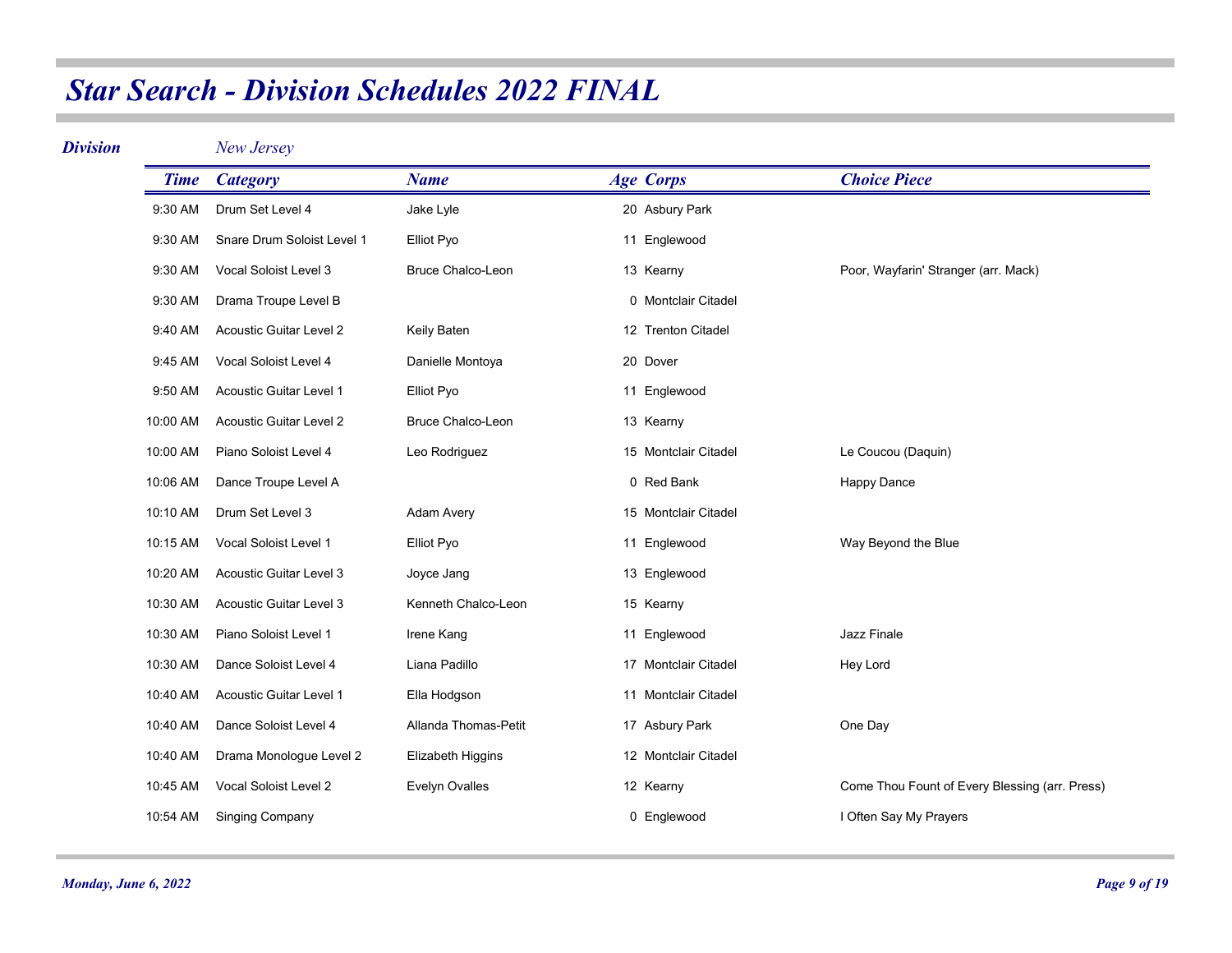| 11:00 AM | Drama Monologue Level 1      | Micah Hodgson        | 9 Montclair Citadel  |                                                 |
|----------|------------------------------|----------------------|----------------------|-------------------------------------------------|
| 11:00 AM | Dance Soloist Level 3        | Gianmarco Rodriguez  | 13 Montclair Citadel | Mountains                                       |
| 11:18 AM | <b>Singing Company</b>       |                      | 0 Kearny             |                                                 |
| 11:20 AM | Drum Set Level 1             | Elliot Pyo           | 11 Englewood         |                                                 |
| 11:30 AM | Youth Band                   |                      | 0 Montclair Citadel  | Easter Intrada (Samuel)                         |
| 11:45 AM | Youth Band                   |                      | 0 Englewood          |                                                 |
| 1:00 PM  | <b>Bass Guitar Level 1</b>   | Sebastian Morton     | 10 Flemington        |                                                 |
| 1:00 PM  | Youth Chorus                 |                      | 0 Montclair Citadel  | Shine, Lord (Brindley)                          |
| 1:10 PM  | Piano Soloist Level 3        | Kenneth Chalco-Leon  | 15 Kearny            | Be Joyful                                       |
| 1:24 PM  | Dance Troupe Level B         |                      | 0 Red Bank           | Way Truth Life                                  |
| 1:24 PM  | <b>Brass Soloist Level 1</b> | Irene Kang           | 11 Englewood         | Children, Go Where I Send Thee (arr. Alexander) |
| 1:30 PM  | <b>Brass Soloist Level 4</b> | John Ferreira        | 19 Montclair Citadel | O Church Arise (arr. Norbury)                   |
| 1:36 PM  | Snare Drum Soloist Level 4   | Jake Lyle            | 20 Asbury Park       |                                                 |
| 1:36 PM  | <b>Brass Soloist Level 3</b> | Abigail Lalanne      | 15 Orange            |                                                 |
| 1:36 PM  | Drama Troupe Level A         |                      | 0 Newark Ironbound   |                                                 |
| 1:36 PM  | Dance Troupe Level B         |                      | 0 Montclair Citadel  | Forever                                         |
| 1:40 PM  | Dance Soloist Level 1        | <b>Allison Rouse</b> | 10 Kearny            |                                                 |
| 1:48 PM  | Snare Drum Soloist Level 3   | Adam Avery           | 15 Montclair Citadel |                                                 |
| 1:50 PM  | <b>Bass Guitar Level 2</b>   | Borah Kim            | 13 Englewood         |                                                 |
| 2:10 PM  | Drama Monologue Level 4      | Jenna DeMichael      | 17 Montclair Citadel |                                                 |
| 2:10 PM  | Dance Soloist Level 2        | Romina Espinoza      | 12 Montclair Citadel |                                                 |
| 2:12 PM  | <b>Brass Soloist Level 2</b> | Natalie Smith        | 14 Montclair Citadel | Simple Gifts (arr. Curnow)                      |
| 2:20 PM  | Dance Soloist Level 1        | Daisha Rodriguez     | 9 Trenton Citadel    |                                                 |
|          |                              |                      |                      |                                                 |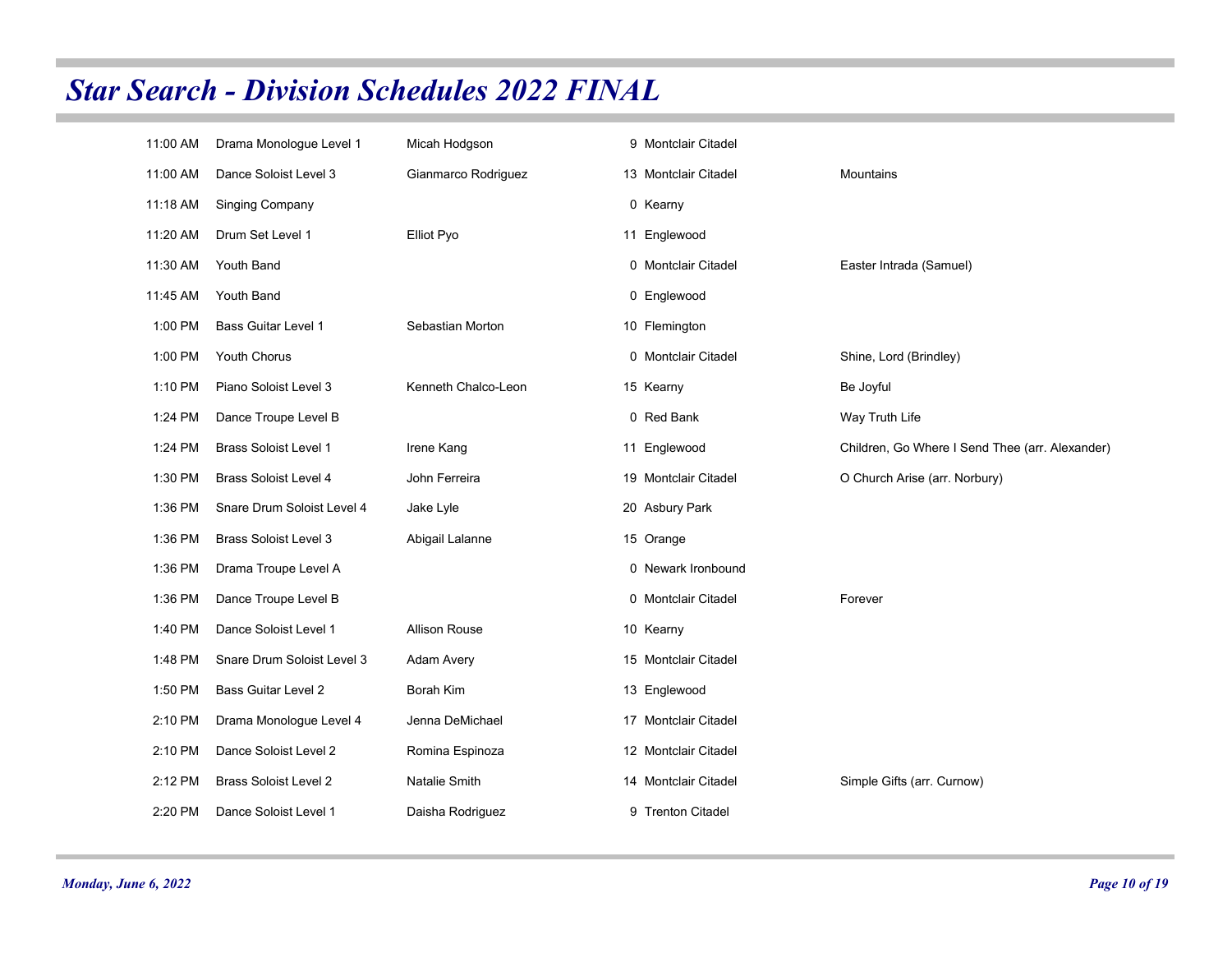| $2:24$ PM | Timbrel Level A            |                     | 0 Camden Kroc Center |                           |
|-----------|----------------------------|---------------------|----------------------|---------------------------|
| $2.24$ PM | Brass Soloist Level 3      | Pedro Guillen       | 15 Morristown        | Everywhere (arr. Collier) |
| $2:30$ PM | <b>Bass Guitar Level 3</b> | Joey Boyd           | 16 Orange            |                           |
| $2:40$ PM | Piano Soloist Level 2      | Olivia Im           | 14 Englewood         | Pachelbel Canon           |
| 2:40 PM   | Drama Monologue Level 3    | Sarah Knaggs        | 13 Montclair Citadel |                           |
| 2.48 PM   | Snare Drum Soloist Level 2 | Borah Kim           | 13 Englewood         |                           |
| $3:10$ PM | Acoustic Guitar Level 4    | Kenneth Chalco-Leon | 15 Kearny            |                           |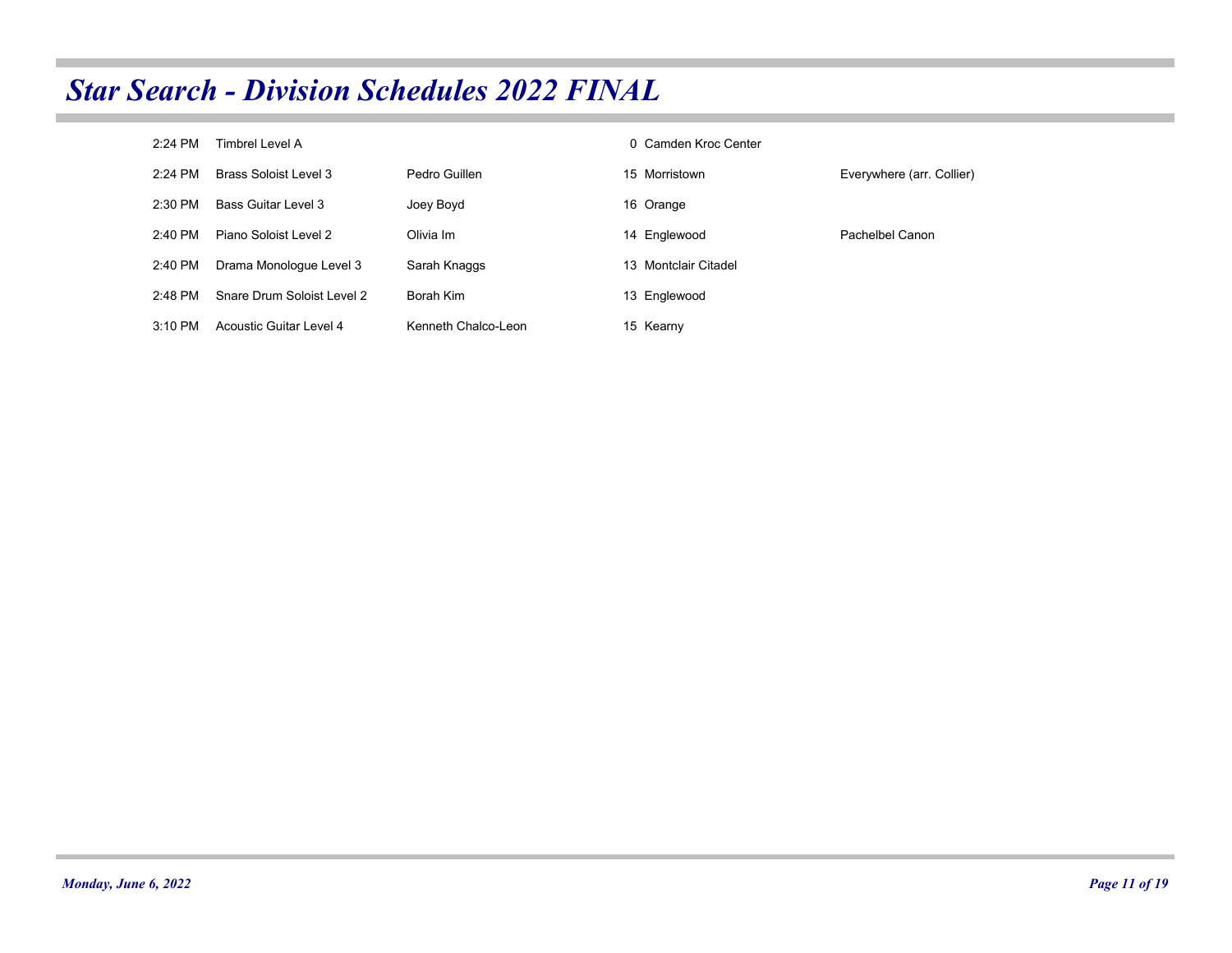| <b>Division</b> |             | Northeast Ohio          |                         |                        |                                        |
|-----------------|-------------|-------------------------|-------------------------|------------------------|----------------------------------------|
|                 | <b>Time</b> | <b>Category</b>         | <b>Name</b>             | <b>Age Corps</b>       | <b>Choice Piece</b>                    |
|                 | 9:40 AM     | Drama Monologue Level 1 | Samuel Allen            | 8 Dover                |                                        |
|                 | 9:50 AM     | Dance Soloist Level 3   | Raven Taylor            | 15 Elyria              | Quiet (Stripped)                       |
|                 | 10:00 AM    | Vocal Soloist Level 2   | Calina Francis          | 14 Ashland Kroc Center | Start Your Revival in Me (Krommenhoek) |
|                 | 10:30 AM    | Drama Monologue Level 2 | <b>Calina Francis</b>   | 14 Ashland Kroc Center |                                        |
|                 | 10:30 AM    | Dance Soloist Level 3   | Skylin Thomas           | 16 Salem               | Stand Up                               |
|                 | 10:54 AM    | Dance Troupe Level A    |                         | 0 Dover                |                                        |
|                 | 11:18 AM    | Piano Soloist Level 1   | <b>Matthew Ashcraft</b> | 11 Ashland Kroc Center | This Little Light of Mine (Loes)       |
|                 | 11:30 AM    | Piano Soloist Level 1   | Evelyn Ashcraft         | 8 Ashland Kroc Center  | Wondrous Cross (Mason)                 |
|                 | 1:00 PM     | Drama Monologue Level 3 | <b>Tucker Knappins</b>  | 13 Elyria              |                                        |
|                 | 1:30 PM     | Dance Soloist Level 1   | Makaylun Ogle           | 10 Salem               |                                        |
|                 | 1:48 PM     | Drama Troupe Level A    |                         | 0 Dover                |                                        |
|                 | 2:00 PM     | Dance Soloist Level 2   | Ruby Garcia             | 13 Painesville Citadel |                                        |
|                 | 2:12 PM     | Dance Troupe Level B    |                         | 0 Elyria               |                                        |
|                 | 2:50 PM     | Piano Soloist Level 2   | Oliver Bungard          | 12 Alliance            | When He Cometh (arr. Downie)           |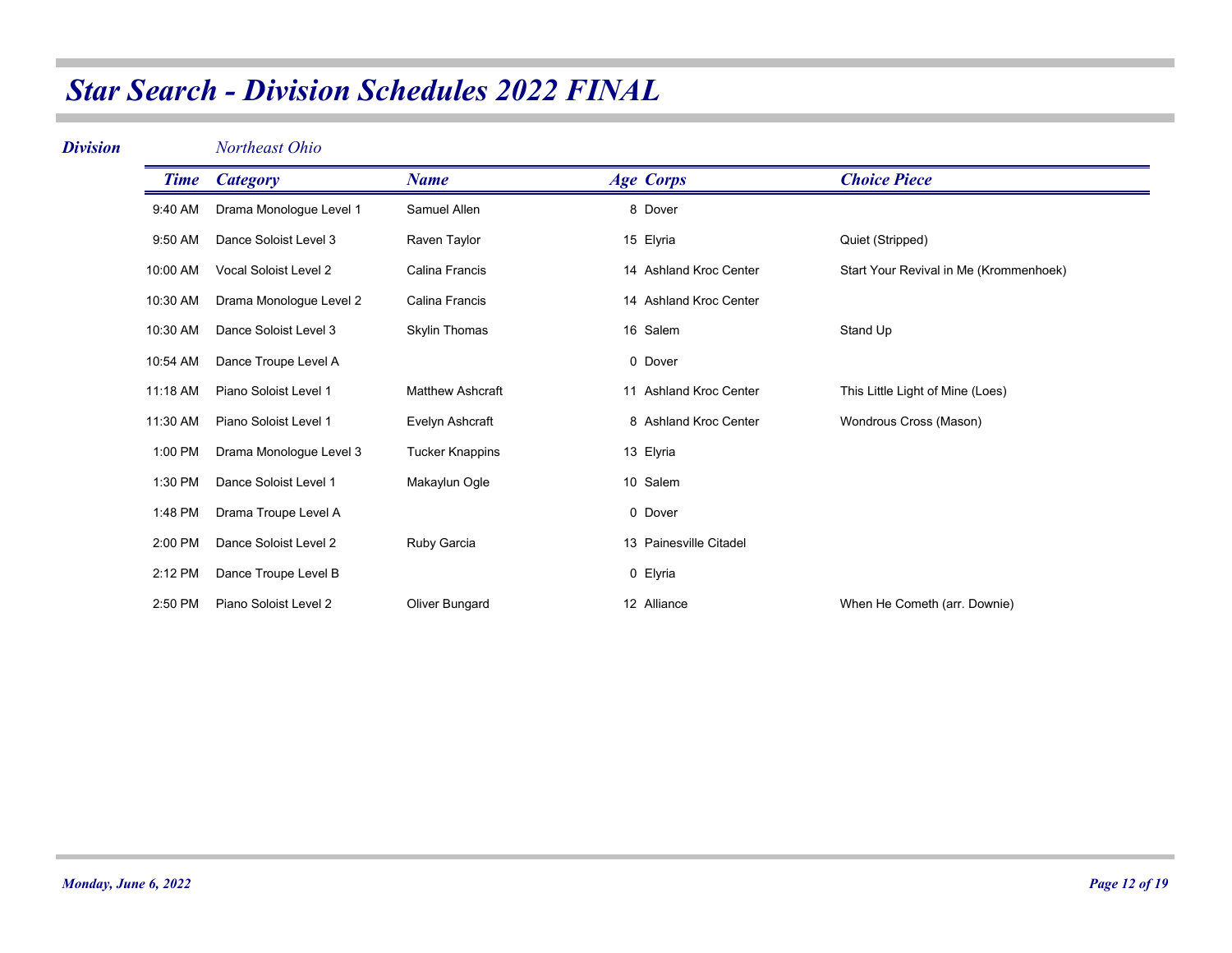#### *Division*

*Northern New England*

|          | <b>Time</b> <i>Category</i> | <b>Name</b>            | <b>Age Corps</b>    | <b>Choice Piece</b>       |
|----------|-----------------------------|------------------------|---------------------|---------------------------|
| 9:30 AM  | Dance Soloist Level 4       | Keanna Evans           | 20 Burlington       | From East to West         |
| 9:45 AM  | Vocal Soloist Level 3       | Myla Frisk             | 13 Berlin           | Loved Forever (Blyth)     |
| 10:00 AM | Drama Monologue Level 2     | Luke Davis             | 12 Capital Region   |                           |
| 10:15 AM | Vocal Soloist Level 2       | <b>Wyatt Reed</b>      | 12 Greater Seacoast | Loved Forever (Blyth)     |
| 10:50 AM | Dance Soloist Level 3       | Sydney Liskey          | 15 Portland Citadel | In Jesus Name             |
| 1:12 PM  | Brass Soloist Level 3       | Paige Liskey           | 15 Portland Citadel | More Grace (arr. Krinjak) |
| 1:20 PM  | Dance Soloist Level 2       | Lydia Goyette          | 12 Lewiston         |                           |
| 1:50 PM  | Drama Monologue Level 3     | Sydney Liskey          | 15 Portland Citadel |                           |
| 2:50 PM  | Dance Soloist Level 1       | <b>Mathias Govette</b> | 10 Lewiston         |                           |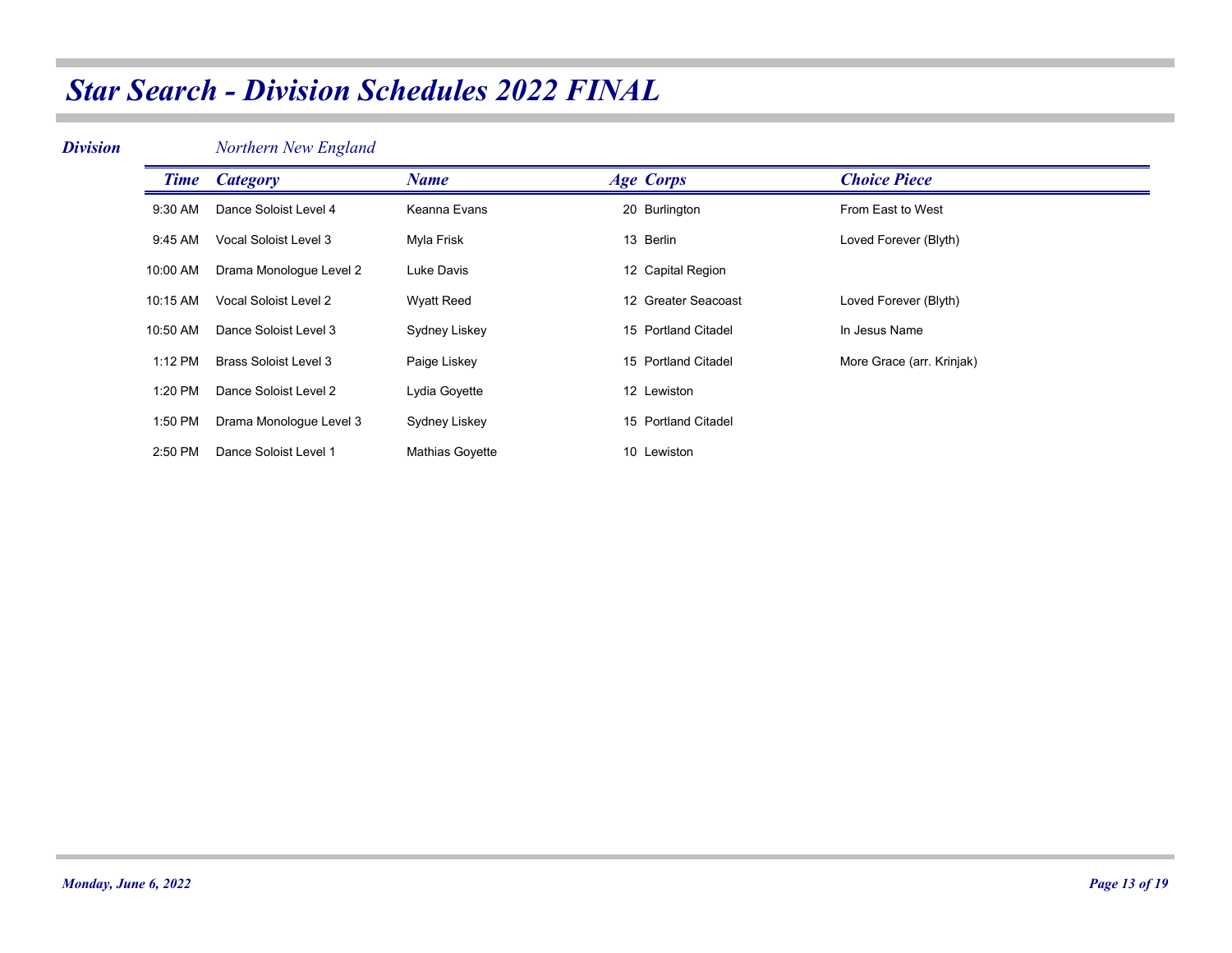#### *Division*

*Puerto Rico & Virgin Islands*

| <b>Time</b> | <b>Category</b>                | <b>Name</b>           | <b>Age Corps</b>           | <b>Choice Piece</b>              |
|-------------|--------------------------------|-----------------------|----------------------------|----------------------------------|
| 9:30 AM     | Dance Soloist Level 3          | Yazmily Reyes         | 16 Arecibo                 |                                  |
| 9:45 AM     | Snare Drum Soloist Level 1     | Marcos Díaz           | 10 San Juan Central Temple | Fairest Lord Jesus (Boynton)     |
| 9:50 AM     | Drum Set Level 4               | José Tavarez          | 19 San Juan Central Temple |                                  |
| 10:00 AM    | Vocal Soloist Level 1          | Fabiola Colón         | 11 San Juan Central Temple | I Surrender (Laeger)             |
| 10:30 AM    | Vocal Soloist Level 2          | <b>Trinity Valdés</b> | 12 Guayama Kroc Center     | Psalm 91 (arr. Dina)             |
| 10:30 AM    | Drum Set Level 3               | Fernando Pacheco      | 17 San Juan Central Temple |                                  |
| 10:50 AM    | <b>Acoustic Guitar Level 1</b> | Marcos Díaz           | 10 San Juan Central Temple |                                  |
| 11:15 AM    | Youth Band                     |                       | 0 San Juan Central Temple  | Harvest Praises (Blyth)          |
| 11:20 AM    | Drama Monologue Level 2        | <b>Trinity Valdés</b> | 12 Guayama Kroc Center     |                                  |
| 12:00 PM    | <b>Acoustic Guitar Level 2</b> | Gadiel Díaz           | 13 San Juan Central Temple |                                  |
| 12:00 PM    | Drum Set Level 1               | Marcos Díaz           | 10 San Juan Central Temple |                                  |
| 1:00 PM     | <b>Brass Soloist Level 1</b>   | Jayden Rivera         | 9 San Juan Central Temple  | Peace Like a River (arr. Curnow) |
| 1:10 PM     | Drama Monologue Level 4        | Danity Valdés         | 16 Guayama Kroc Center     |                                  |
| 1:10 PM     | Drama Monologue Level 3        | Pablo Delgado         | 16 Humacao                 |                                  |
| 1:24 PM     | Snare Drum Soloist Level 4     | José Tavarez          | 19 San Juan Central Temple | Bobbin' Back (Buggert)           |
| 1:36 PM     | <b>Brass Soloist Level 2</b>   | Yeunell Raposo        | 14 San Juan Central Temple | The Day Thou Gavest              |
| 1:40 PM     | Piano Soloist Level 3          | Emir Dávila           | 17 Guayama Kroc Center     | Amazing Grace                    |
| 2:00 PM     | <b>Bass Guitar Level 2</b>     | Gadiel Díaz           | 13 San Juan Central Temple |                                  |
| 2:00 PM     | Dance Soloist Level 1          | Kamila Díaz           | 8 San Juan Central Temple  |                                  |
| 2:12 PM     | <b>Brass Soloist Level 3</b>   | Emir Dávila           | 17 Guayama Kroc Center     | Concierto de Aranjuez            |
| 2:24 PM     | Snare Drum Soloist Level 3     | Fernando Pacheco      | 17 San Juan Central Temple | Rolling Accents (Buggert)        |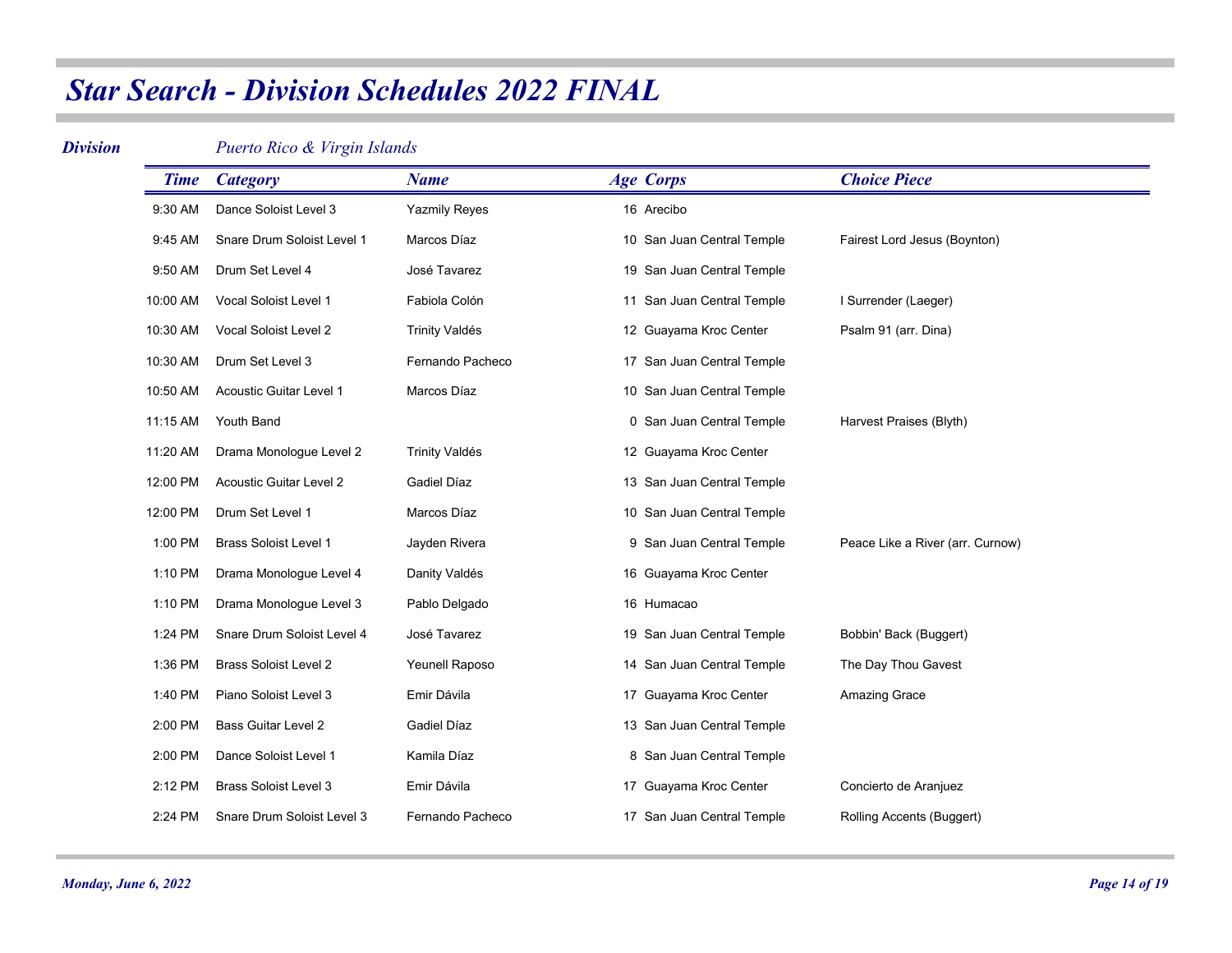| 2:36 PM   | Snare Drum Soloist Level 2 | Fabián Dávila | 12 San Juan Central Temple | Syncopation Book Exercise   |
|-----------|----------------------------|---------------|----------------------------|-----------------------------|
| 2:40 PM   | Bass Guitar Level 4        | Brian Alonzo  | 21 San Juan Central Temple |                             |
| $3:00$ PM | Brass Soloist Level 2      | Fabián Díaz   | 12 Ponce                   | Give Me Jesus (arr. Weekes) |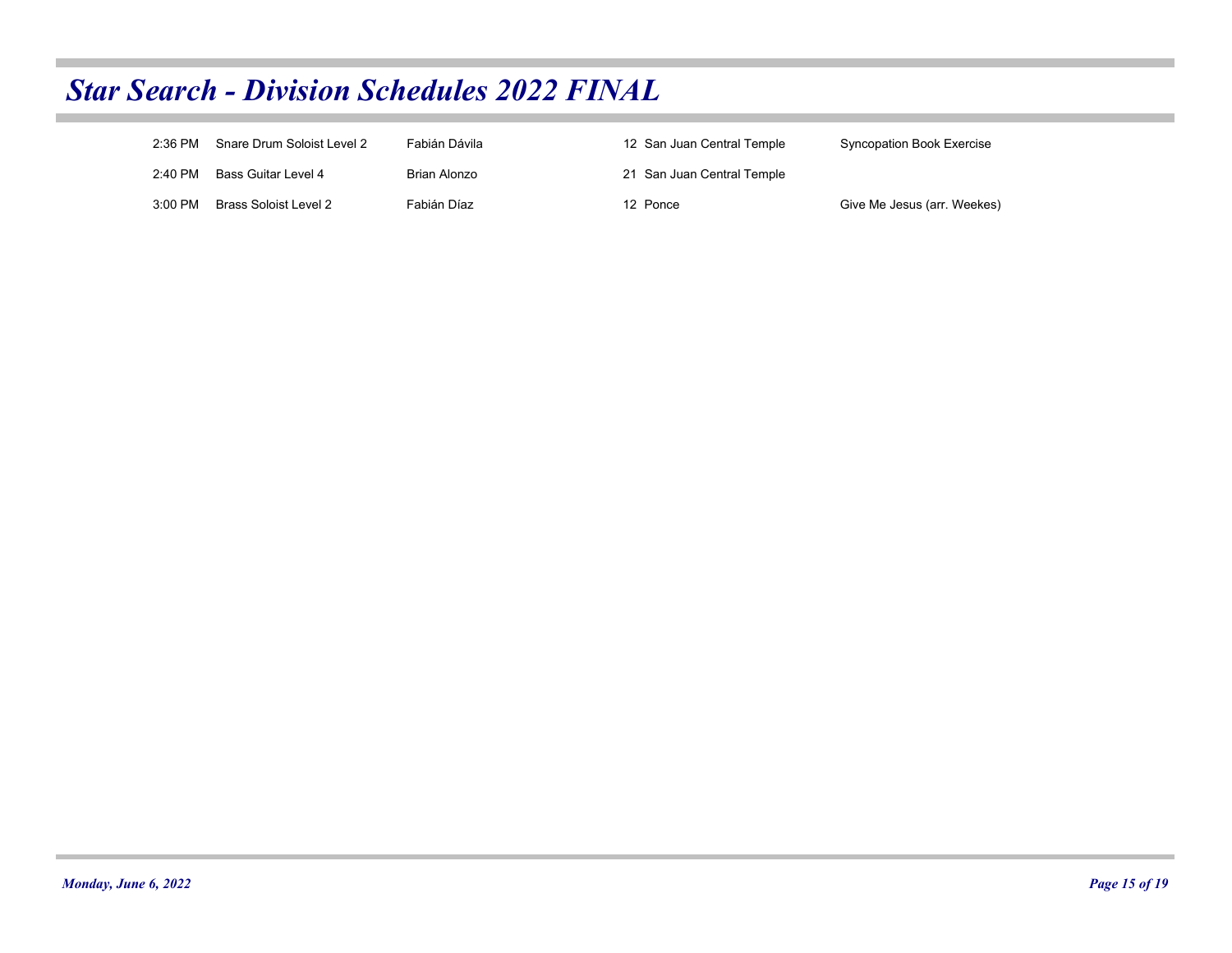### *Division*

*Southern New England*

| <b>Time</b> | <b>Category</b>              | <b>Name</b>              | <b>Age Corps</b> | <b>Choice Piece</b>                             |
|-------------|------------------------------|--------------------------|------------------|-------------------------------------------------|
| 9:42 AM     | <b>Singing Company</b>       |                          | 0 Bristol        | Child of a King                                 |
| 10:18 AM    | Dance Troupe Level A         |                          | 0 Bristol        |                                                 |
| 10:20 AM    | Drama Monologue Level 1      | Joy Russell              | 10 Manchester    |                                                 |
| 10:30 AM    | Vocal Soloist Level 1        | Jesse Guadre             | 12 Waterbury     | Psalm 91 (arr. Dina)                            |
| 10:42 AM    | Drama Troupe Level B         |                          | 0 Bristol        |                                                 |
| 11:00 AM    | Youth Band                   |                          | 0 Waterbury      | Walk With the Lord (Jones)                      |
| 11:15 AM    | Vocal Soloist Level 3        | Anais Luciano            | 16 Bristol       | Loved Forever (Blyth)                           |
| 11:30 AM    | Vocal Soloist Level 2        | Coralys Aleman Pintado   | 14 Norwalk       | He Is Able                                      |
| 11:30 AM    | Dance Soloist Level 3        | <b>Serenity Trinidad</b> | 15 Bristol       |                                                 |
| 11:42 AM    | Piano Soloist Level 1        | Samantha Maxwell         | 10 Manchester    | Wondrous Cross (Mason)                          |
| 11:45 AM    | Vocal Soloist Level 1        | Milani Shepard           | 9 Bristol        | Psalm 91 (arr. Dina)                            |
| 1:00 PM     | Dance Soloist Level 1        | <b>Brooklyn Eldred</b>   | 10 Bristol       |                                                 |
| 1:10 PM     | Dance Soloist Level 1        | Milani Shepard           | 9 Bristol        |                                                 |
| 1:15 PM     | <b>Youth Chorus</b>          |                          | 0 Waterbury      | I Will Praise the Lord                          |
| 1:48 PM     | <b>Brass Soloist Level 2</b> | Caleb Bang               | 12 Waterbury     | Children, Go Where I Send Thee (arr. Alexander) |
| 1:48 PM     | Dance Troupe Level B         |                          | 0 Bristol        |                                                 |
| 2:00 PM     | <b>Brass Soloist Level 1</b> | Samantha Maxwell         | 10 Manchester    | French                                          |
| 2:15 PM     | <b>Brass Soloist Level 4</b> | Joshua Bang              | 15 Waterbury     | The Cross                                       |
| 2:30 PM     | Dance Soloist Level 2        | Jadalice Camacho         | 13 Bristol       |                                                 |
| 2:48 PM     | <b>Brass Soloist Level 3</b> | Joshua Bang              | 15 Waterbury     | This Is My Father's World (Broughton)           |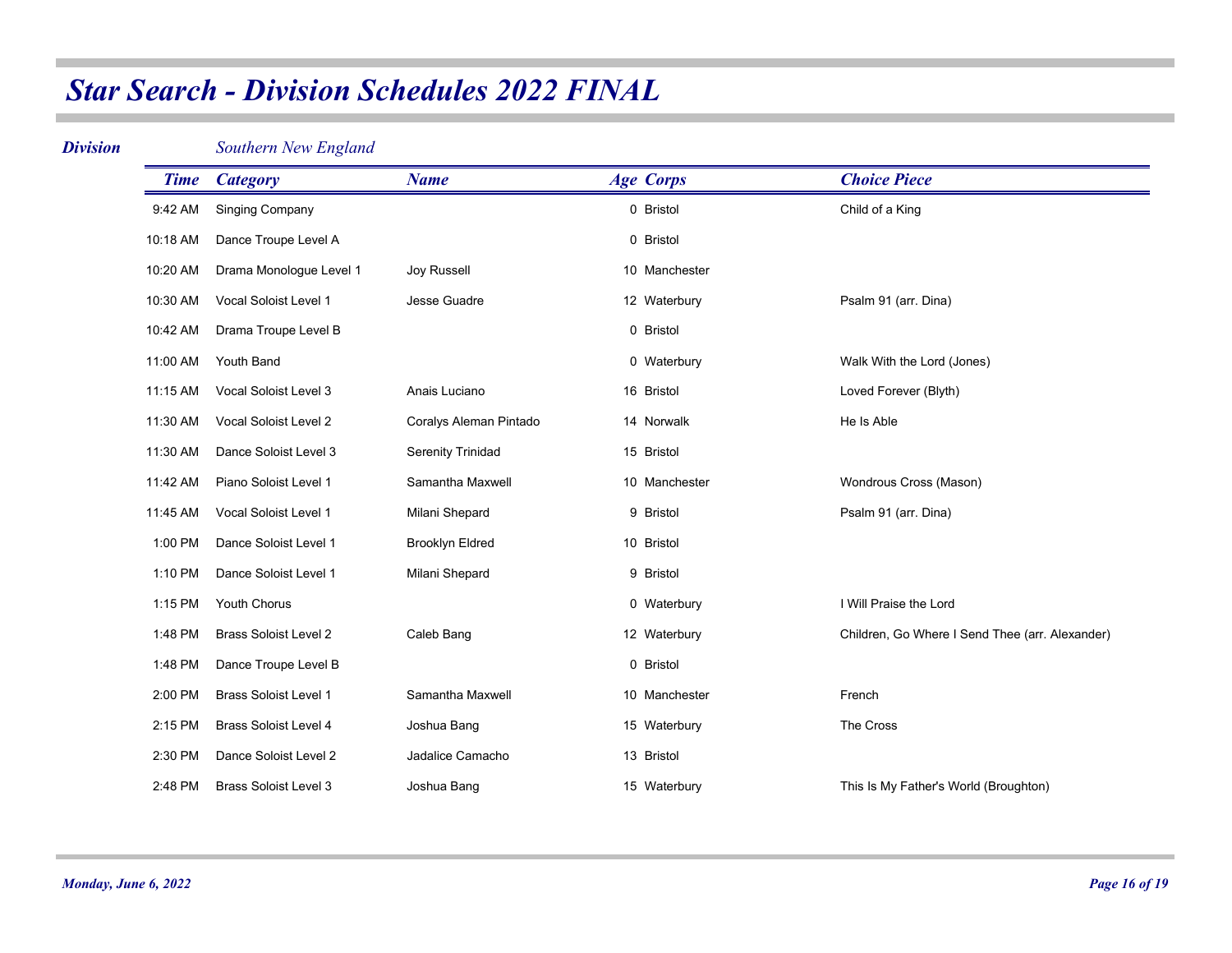#### *Division*

### *Southwest Ohio & Northeast Kentucky*

| <b>Time</b> | <b>Category</b>                | <b>Name</b>               | <b>Age Corps</b> | <b>Choice Piece</b>         |
|-------------|--------------------------------|---------------------------|------------------|-----------------------------|
| 9:40 AM     | Drama Monologue Level 2        | Stella Ngalle             | 13 Chillicothe   |                             |
| 9:50 AM     | Drama Monologue Level 2        | <b>Justice Ngalle</b>     | 12 Chillicothe   |                             |
| 9:54 AM     | <b>Singing Company</b>         |                           | 0 Middletown     | Cornerstone (arr. Pascoe)   |
| 10:06 AM    | <b>Singing Company</b>         |                           | 0 Lexington      | <b>Every Promise</b>        |
| 10:20 AM    | Dance Soloist Level 3          | Murielle Ngalle           | 16 Chillicothe   |                             |
| 10:30 AM    | <b>Youth Band</b>              |                           | 0 Lexington      | Walk With the Lord (Jones)  |
| 10:50 AM    | Drama Monologue Level 1        | Aeden Ngalle              | 6 Chillicothe    |                             |
| 1:00 PM     | Drama Monologue Level 4        | Kathin Ngalle             | 20 Chillicothe   |                             |
| 1:20 PM     | Piano Soloist Level 3          | Murielle Ngalle           | 16 Chillicothe   |                             |
| 1:50 PM     | Dance Soloist Level 1          | Aeden Ngalle              | 6 Chillicothe    |                             |
| 2:00 PM     | <b>Brass Soloist Level 3</b>   | <b>Matthew Barrington</b> | 14 Lexington     | Endurance                   |
| 2:20 PM     | Drama Monologue Level 3        | Murielle Ngalle           | 16 Chillicothe   |                             |
| 2:30 PM     | Piano Soloist Level 2          | <b>Wallace Howard</b>     | 13 Middletown    | Triplet                     |
| 2:36 PM     | <b>Brass Soloist Level 2</b>   | Aaron Shiddell            | 13 Lexington     | Give Me Jesus (arr. Weekes) |
| 2:48 PM     | <b>Brass Soloist Level 2</b>   | Eliyah Tolley-Higgins     | 11 Lexington     | Give Me Jesus (arr. Weekes) |
| 2:50 PM     | <b>Acoustic Guitar Level 4</b> | Kathin Ngalle             | 20 Chillicothe   |                             |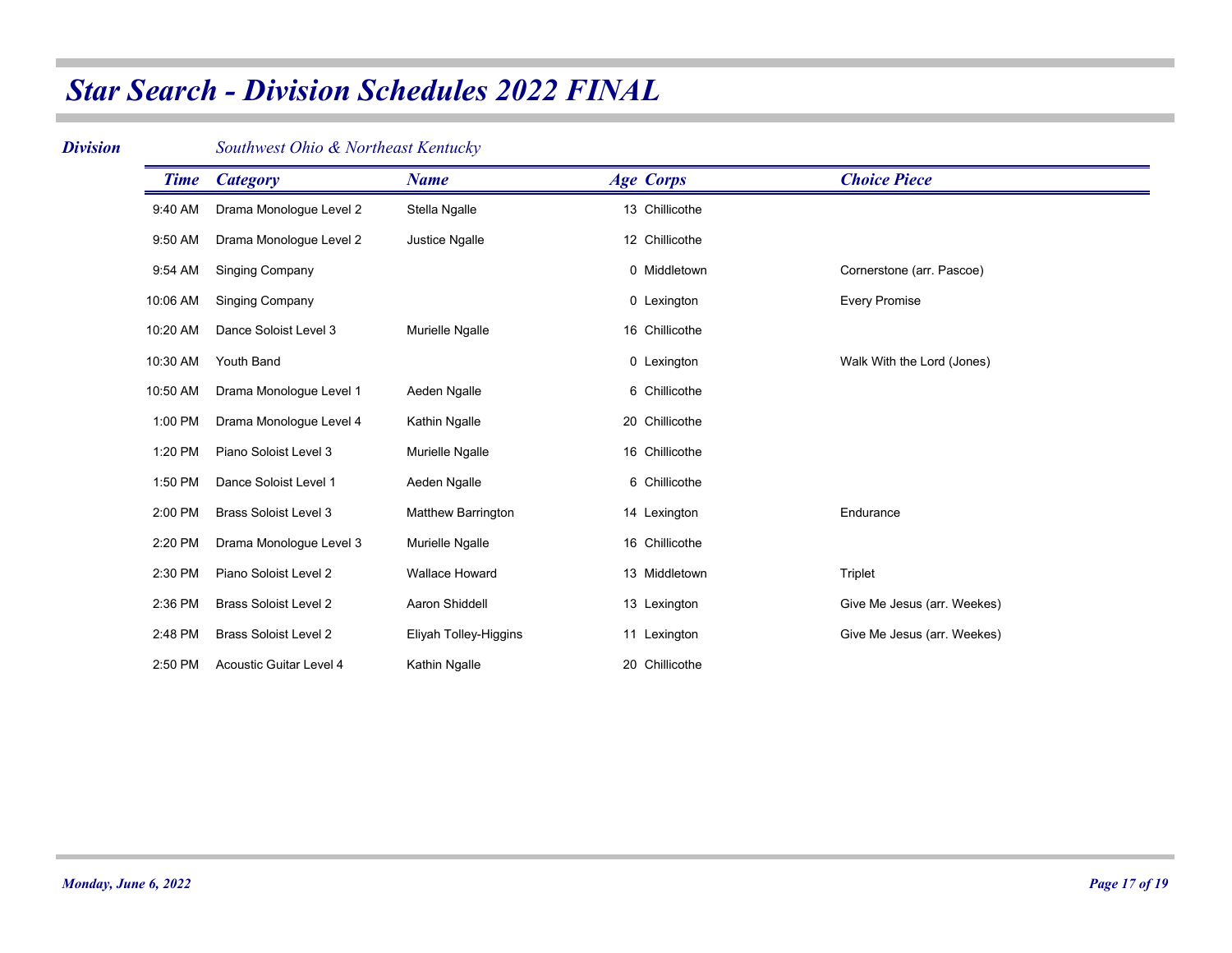### *Division*

*Western Pennsylvania*

| <b>Time</b> | <b>Category</b>            | <b>Name</b>       | <b>Age Corps</b>       | <b>Choice Piece</b>          |
|-------------|----------------------------|-------------------|------------------------|------------------------------|
| 9:30 AM     | Drama Monologue Level 1    | Shylah Cruz       | 10 Rochester           |                              |
| 9:42 AM     | Drama Troupe Level B       |                   | 0 Latrobe              |                              |
| 9:45 AM     | Youth Band                 |                   | 0 Pittsburgh Westside  | Jesus Loves Me               |
| 10:00 AM    | Dance Soloist Level 3      | Javan Mackneer    | 15 Rochester           | 10K                          |
| 10:06 AM    | Drama Troupe Level B       |                   | 0 Steel Valley         |                              |
| 10:10 AM    | Drama Monologue Level 2    | Nick Grant        | 13 Latrobe             |                              |
| 10:20 AM    | Dance Soloist Level 4      | Lajada Myers      | 18 Steel Valley        | Peace Be Still               |
| 10:20 AM    | Drum Set Level 3           | Anthony Scott     | 15 Aliquippa           |                              |
| 10:30 AM    | <b>Singing Company</b>     |                   | 0 Pittsburgh Westside  | You're the Light (Elson)     |
| 10:45 AM    | Youth Band                 |                   | 0 Aliquippa            | By His Hand (Mack)           |
| 11:00 AM    | Vocal Soloist Level 1      | Dallas Key        | 10 Pittsburgh Westside | Jesus Loves Me               |
| 11:00 AM    | Snare Drum Soloist Level 1 | Shyla Cruz        | 10 Rochester           | Marching on to War           |
| 11:15 AM    | Snare Drum Soloist Level 1 | Dakota Stephens   | 10 Aliquippa           | Fairest Lord Jesus (Boynton) |
| 11:15 AM    | Vocal Soloist Level 1      | Zy'van Washington | 9 Pittsburgh Westside  |                              |
| 11:20 AM    | Dance Soloist Level 3      | Patricia Kelly    | 17 New Castle          | How He Loves                 |
| 11:30 AM    | Drama Monologue Level 2    | Navaeh Lowery     | 14 Pittsburgh Westside |                              |
| 11:40 AM    | Drum Set Level 1           | Ciara Cruz        | 8 Rochester            |                              |
| 11:50 AM    | Drum Set Level 1           | Shyla Cruz        | 10 Rochester           |                              |
| 11:54 AM    | <b>Singing Company</b>     |                   | 0 Aliquippa            | God Is Here                  |
| 1:00 PM     | Drama Troupe Level A       |                   | 0 Steel Valley         |                              |
| 1:12 PM     | Drama Troupe Level A       |                   | 0 Rochester            |                              |